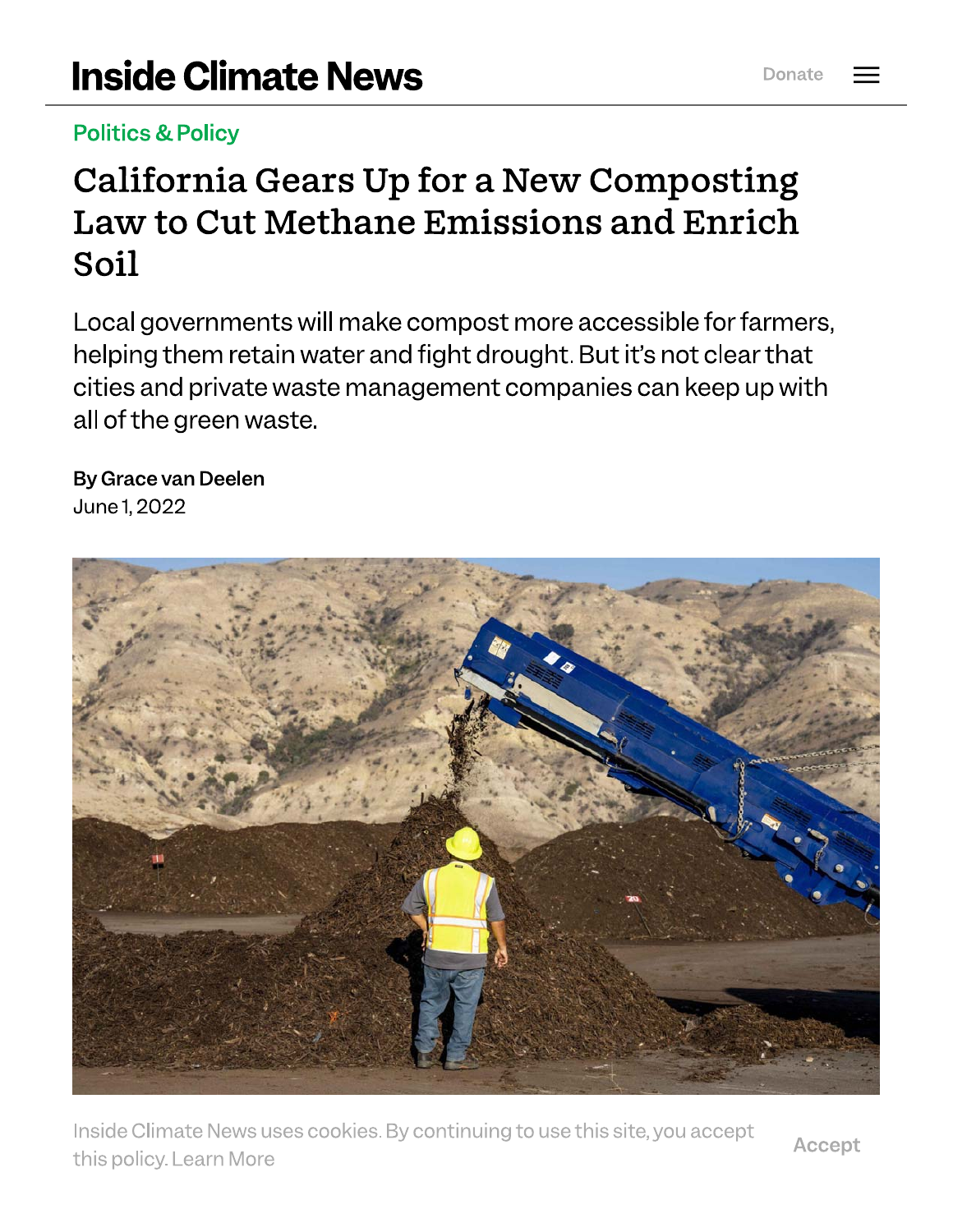Wednesday, Dec. 1, 2021. Credit: Leonard Ortiz/MediaNews Group/Orange County Register via Getty Images

California's jurisdictions have begun reducing organic wastes under a new composting law that takes effect in 2025, changing the landscape of waste management and making compost more accessible to farmers and cities alike.

Senate Bill 1383, passed in 2016 to curtail emissions of methane and other "super pollutants," requires local governments in California to reduce the amount of green waste (food scraps and yard trimmings) sent to the landfill by 75 percent before 2025.

The increase in compost volume, farmers say, will make using it less expensive and could help improve climate resiliency on California farms in the face of more frequent droughts. However, it remains to be seen whether cities and private waste management companies can keep up with the increasing volume of green waste.

#### **Newsletters**

We deliver climate news to your inbox like nobody else. Every day or once a week, our original stories and digest of the web's top headlines deliver the full story, for free.





Inside Clean Energ Thursdays

Dan Gearino's habit-forming weekly understand the energy transformatic world.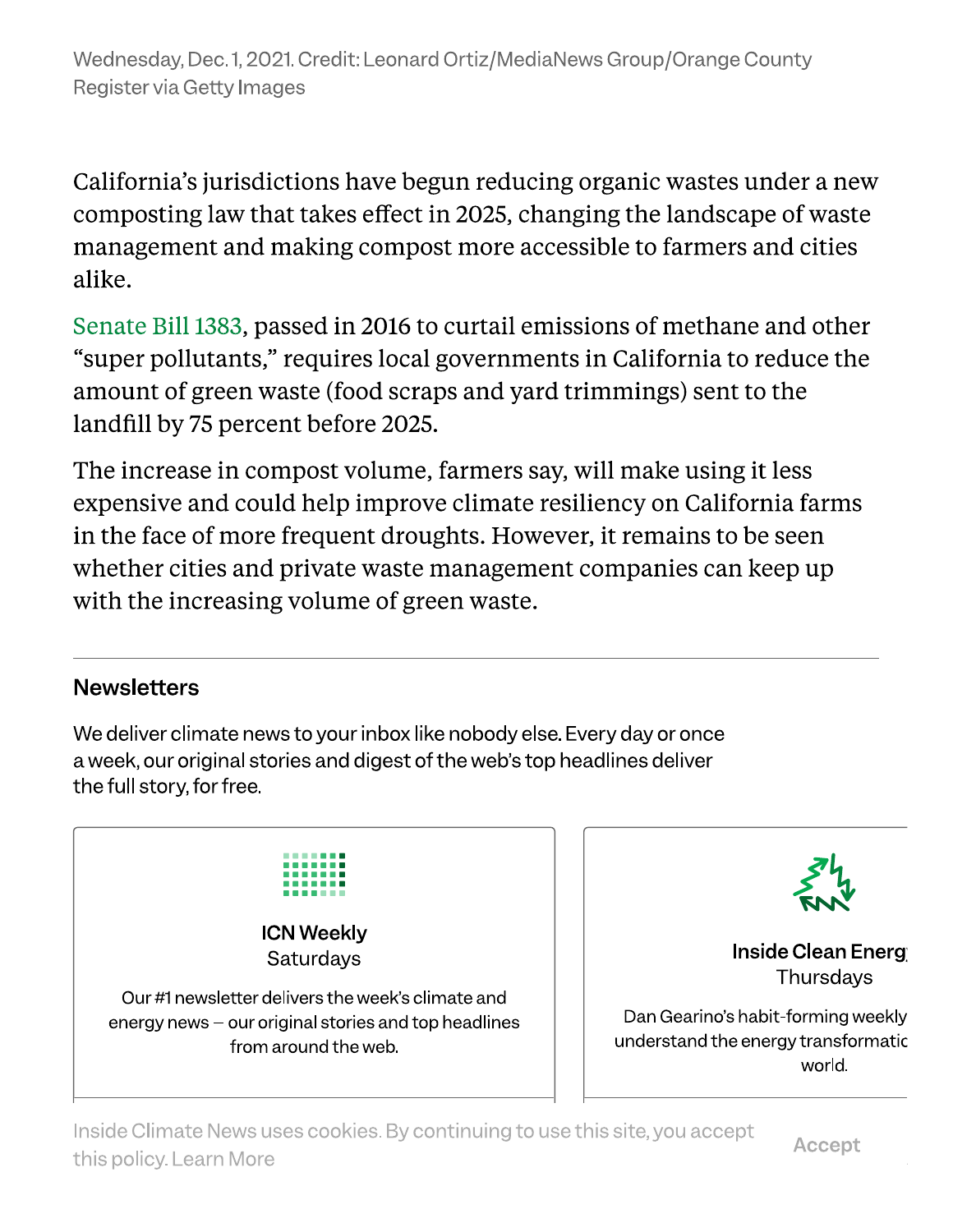When green waste like food scraps and yard trimmings are sent to the landfill along with other trash, they rot, producing methane, a greenhouse gas about 80 times more potent than carbon dioxide over a 20-year period. But when such organic waste is sent to composting facilities instead of landfills, that methane can be captured and used as "biogas," an energy source, rather than being released into the atmosphere.

After the biogas has been used to power trucks or provide electricity, compost companies sell the remaining organic matter to farmers, who apply it to their crops.

Returning organic matter back to the soil as compost introduces important nutrients that boost soil health and improve crop yield. Mike Barrett, who works at Casbar Farms in Dixon, California, said his farm uses compost mainly for the microbial benefits. "Once we get that microbial life established, we can minimize the amount of fertilizer we put out," he said, adding that Casbar farms has been able to decrease its fertilizer applications by about half.

Using compost can ensure long-term soil health on a farm, and the nutrients in compost allow farmers to buy less fertilizer and other inputs, said Bob Schaffer, a farmer and agronomist. "Compost has such a strong effect on everything we do with the soil," Schaffer said.

But using compost for farming has another important benefit-it helps farmers reduce their water usage.

Introducing more organic material into soil via compost helps soil retain water, and cools soil temperature. Additionally, soil with more organic material has a higher infiltration rate, meaning that water moves more quickly through it and plants use less energy to take up that moisture. Composted soil holds water more effectively, too, meaning that farmers can water their crops less often.

Inside Climate News uses cookies. By continuing to use this site, you accept Accept this policy. Learn More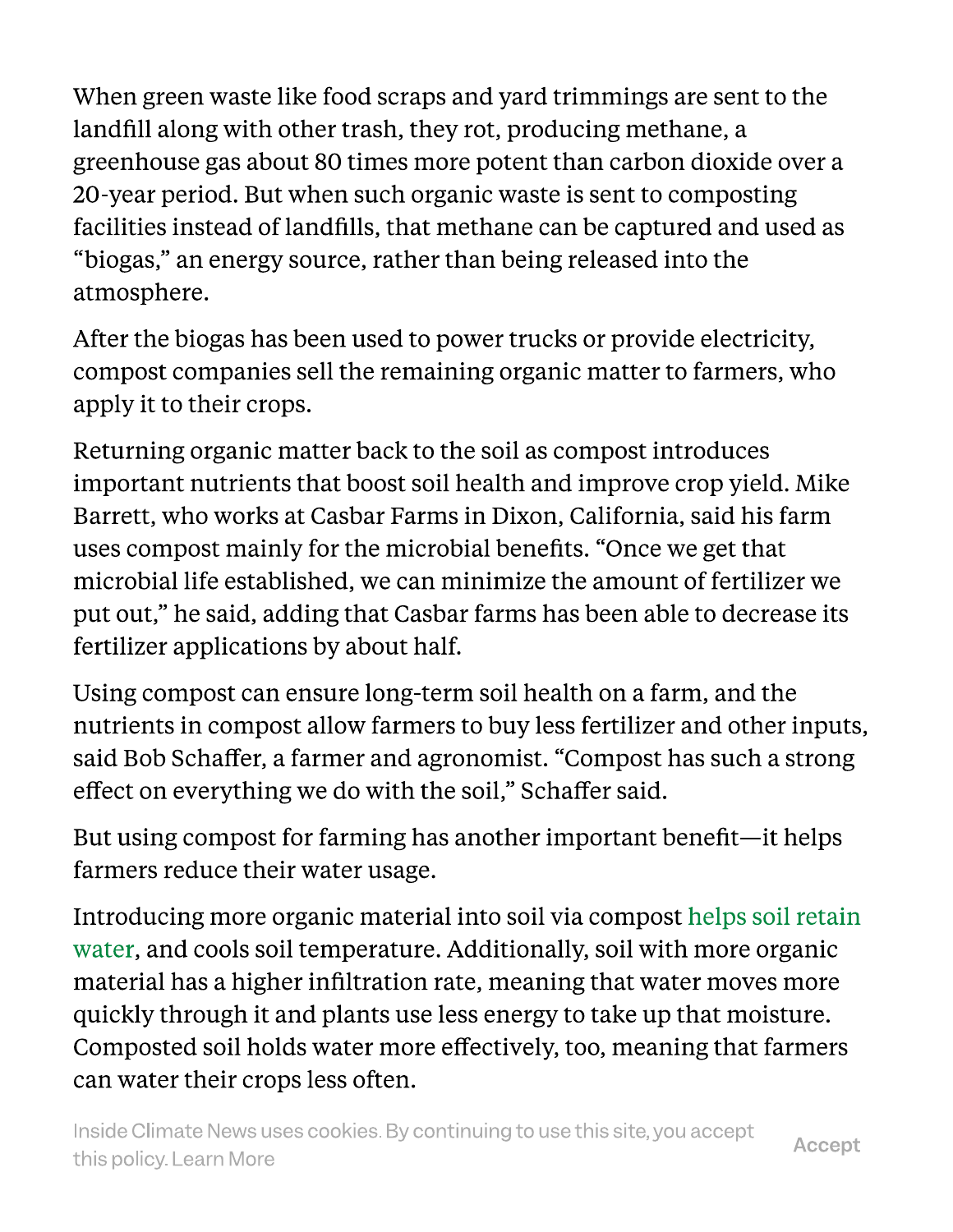Calkecycle, a California's agency that oversees waste management.

"It's not like I'm only going to need 25 percent of my water," said Barrett. "It's not major, but every little bit helps."

California is experiencing its second extreme drought in a decade. According to the National Drought Mitigation Center, most of California is currently experiencing "severe" to "exceptional" drought, and in April, Southern California officials declared a water shortage emergency.

The availability and cost of water is a limiting factor to growing, according to Cody Cain, head of marketing for organics recycler Agromin. As climate change continues to worsen, making extreme droughts and dry weather more common, farmers will have to continue to find ways to adapt, and compost is one "critical" strategy, said Schaffer.

Schaffer and others working in the farming industry hope that SB 1383 will drive the price of compost down and enable more farmers to use it, ultimately improving drought resilience across the state.

Organics recycling companies like Agromin and Recology, which operates eight composting facilities in California, Oregon and Washington, are hoping to be part of the solution as well. The law's requirements are expected to cause a huge increase in the volume of compost moving through these facilities that then becomes available to farmers in the state. In addition to helping these companies expand their services, the influx of green waste will lead to water-saving benefits, said Robert Reed, a representative for Recology.

#### **Keep Environmental Journalism Alive**

ICN provides award-winning climate coverage free of charge and advertising. We rely on donations from readers like you to keep going.

**Donate Now**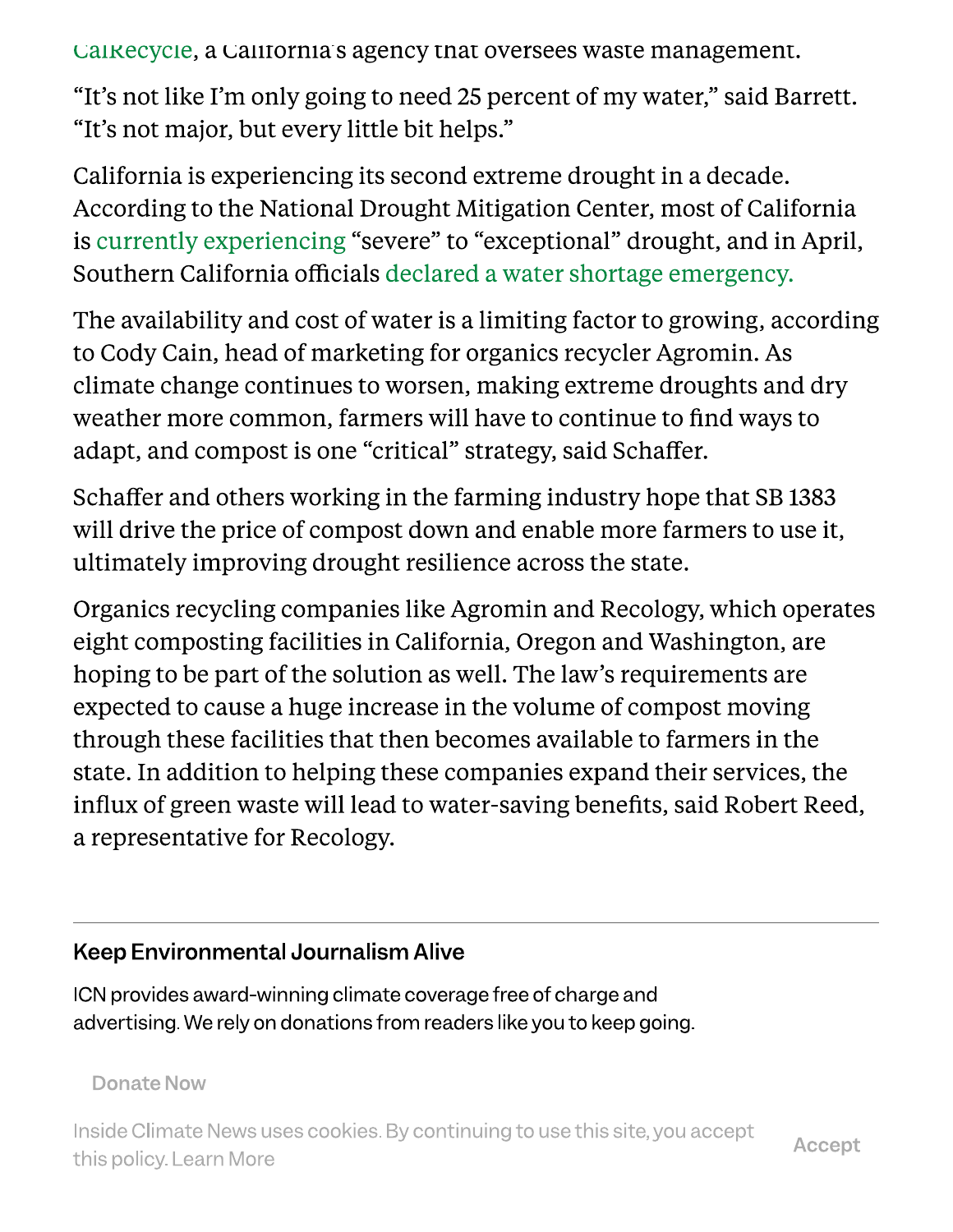However, jurisdictions are struggling with the expenses and logistics involved in diverting green waste from the landfill in the first place. SB 1383 is an unfunded mandate, meaning that jurisdictions are fined if they cannot comply even though they do not receive funding to implement the law.

As a result, city governments are expected to fund outreach, education and new avenues for waste diversion through existing budgets or grants. "It all takes money," said Marissa Garin, the management analyst for the City of South San Francisco's Public Works Department. "Jurisdictions are all trying to figure it out."

One of the biggest tasks involves educating residents about how to sort their waste properly, according to Kristina Perrigoue, a representative for Irvine in Southern California. "Most residents are accustomed to putting their food waste in with their other trash, or putting their food waste down their garbage disposal in their kitchen sink," she said in a statement.

Pasadena, for example, is hoping to change waste-sorting behavior by providing residents with new backyard compost bins and holding workshops on the benefits of compost, according to the city's Environmental Programs Manager, Gabriel Silva. "It's something that's going to take time for our residents," he said. "We're basically telling them to do something very different than they were before."

Another requirement cities are dealing with is a provision in the law that requires them to buy back a significant portion of the compost created from their green waste—sometimes thousands of tons per year. That compost, said Silva, can be used in parks, planting beds and other landscaped areas, or can be sold or given back to city residents. Cain said this procurement requirement could help cities save on their water bills, too, incentivizing the use of compost within city boundaries.

But Garin said that there's just "no way" the City of South San Francisco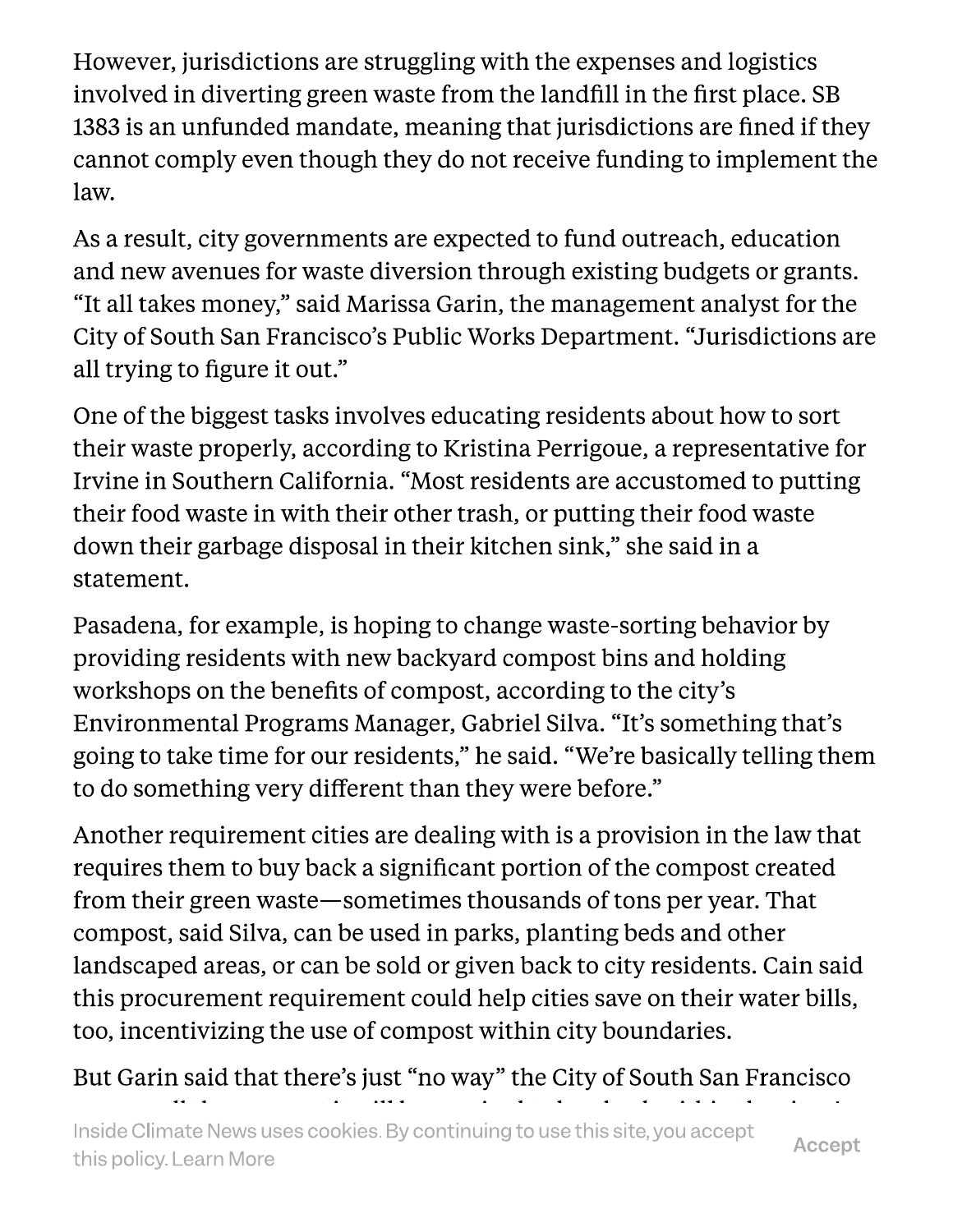South San Francisco to farmers in the region. "We're reaching our target at the same time, but also we're helping the farmers use that compost," she said.

Teresa Montgomery, the sustainability manager for South San Francisco's waste hauler, Scavenger Company, said that while there are numerous environmental benefits to the new compost requirements, the state government is "leaning heavily" on local governments. "There's good things about it... but there's definitely major challenges," she said. If cities can get the funding necessary to meet requirements, though, the climate benefits will come.

#### **Newsletters**

We deliver climate news to your inbox like nobody else. Every day or once a week, our original stories and digest of the web's top headlines deliver the full story, for free.

| <b>ICN Weekly</b> |
|-------------------|
|                   |

**Inside Clean Energy** 

**Today's Climate** 

**Breaking News** 

**Email Address** 

I agree to the terms of service and privacy policy.

Sign Up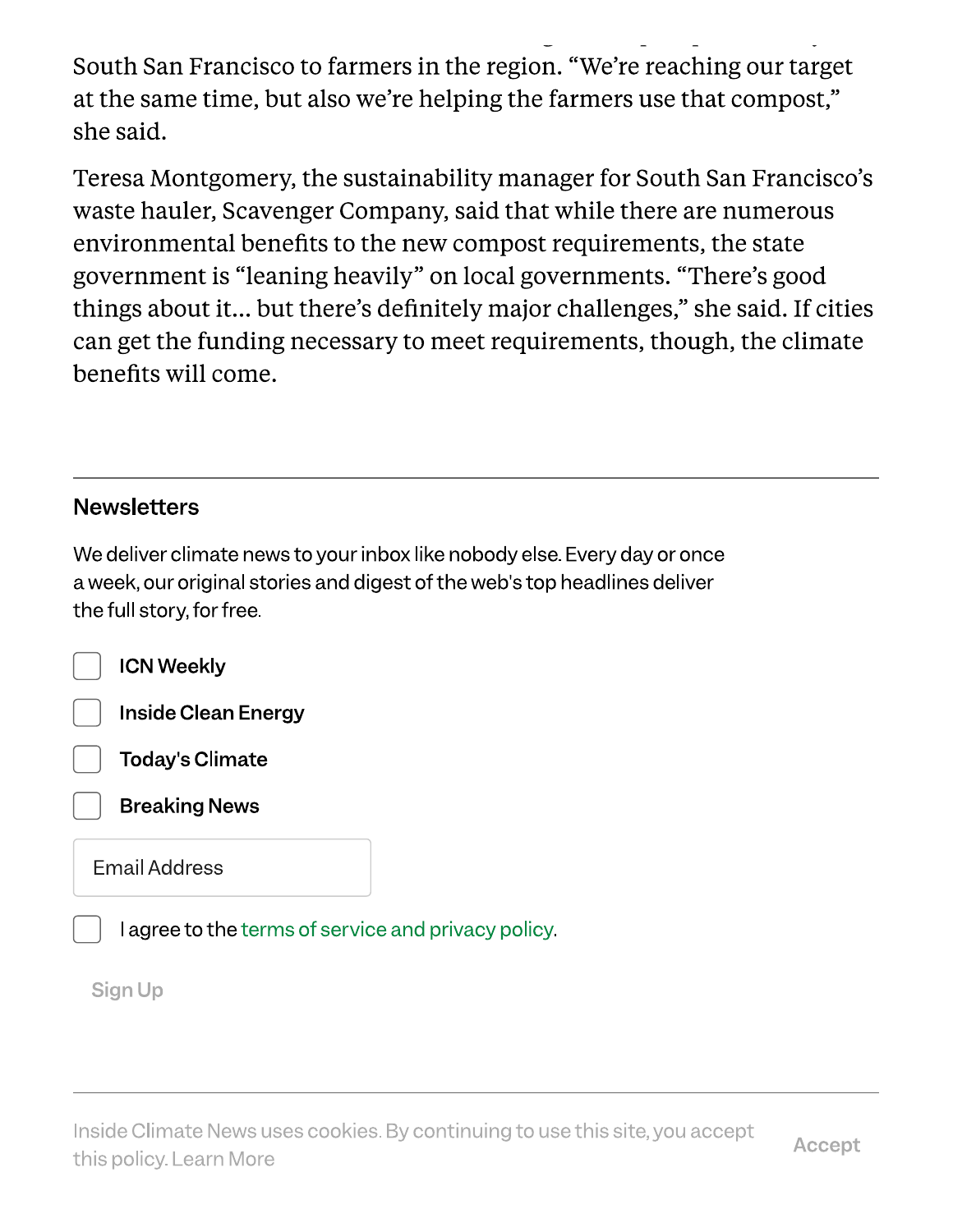

Is a State Program to Foster Sustainable Farming Leaving Out Small-Scale Growers and Farmers of Color?

By Anne Marshall-Chalmers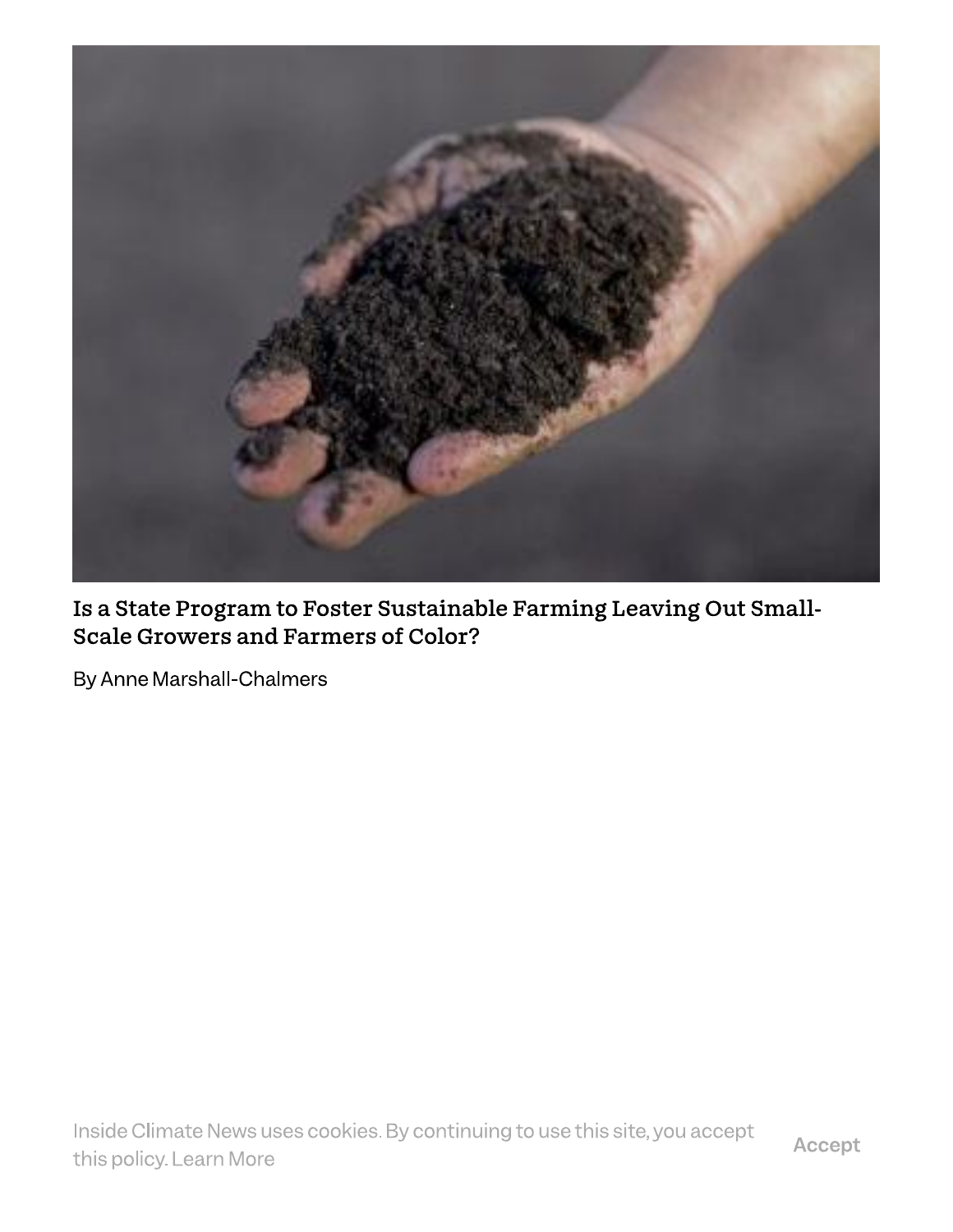

Warming Trends: New Rules for California Waste, Declining Koala Bears and Designs Meant to Help the Planet

By Katelyn Weisbrod

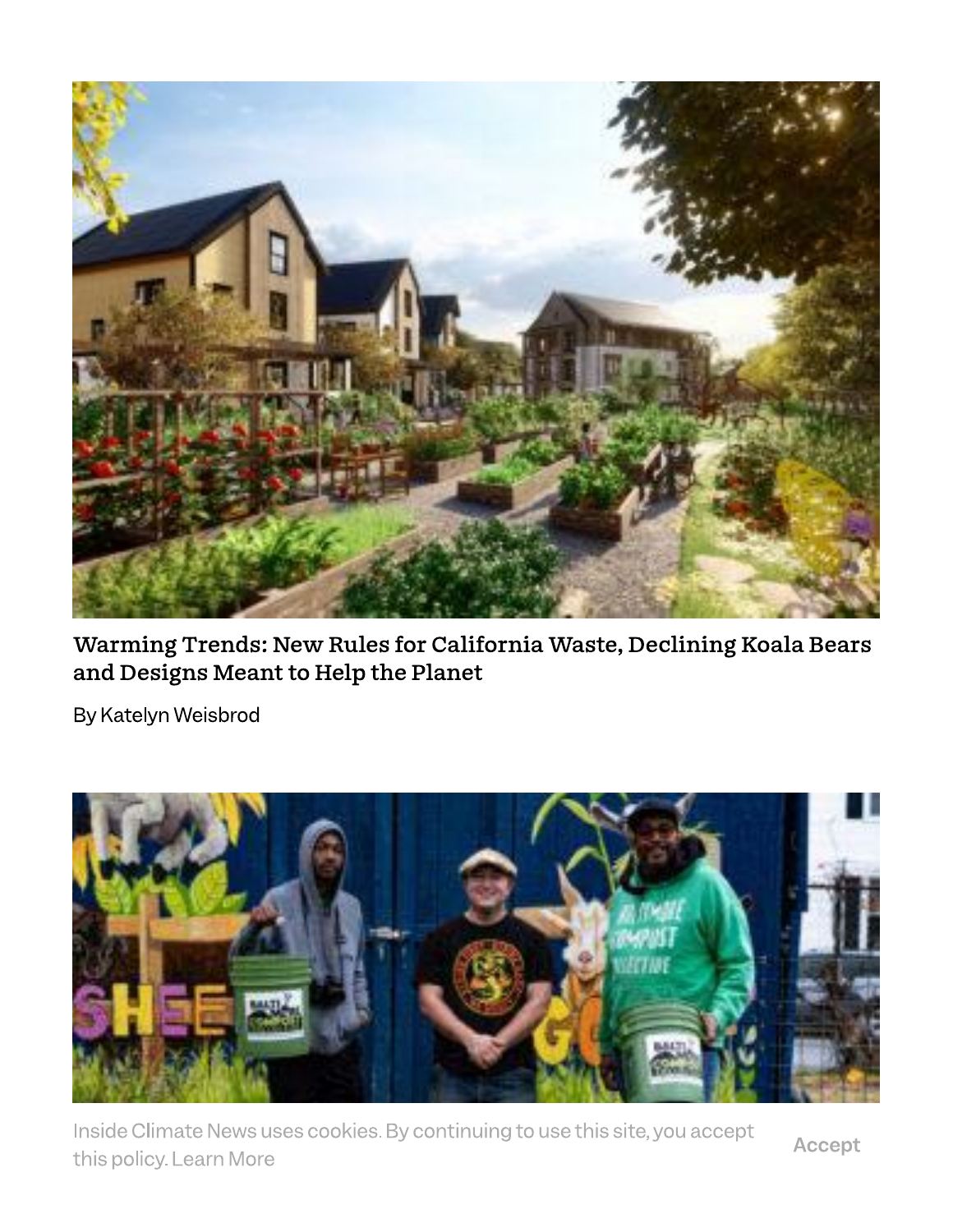

## A Bridge to Composting and Clean Air in South Baltimore

By Agya K. Aning

#### **Most Popular**



#### A New GOP Climate Plan Is Long on Fossil Fuels, Short on Specifics

#### By Dan Gearino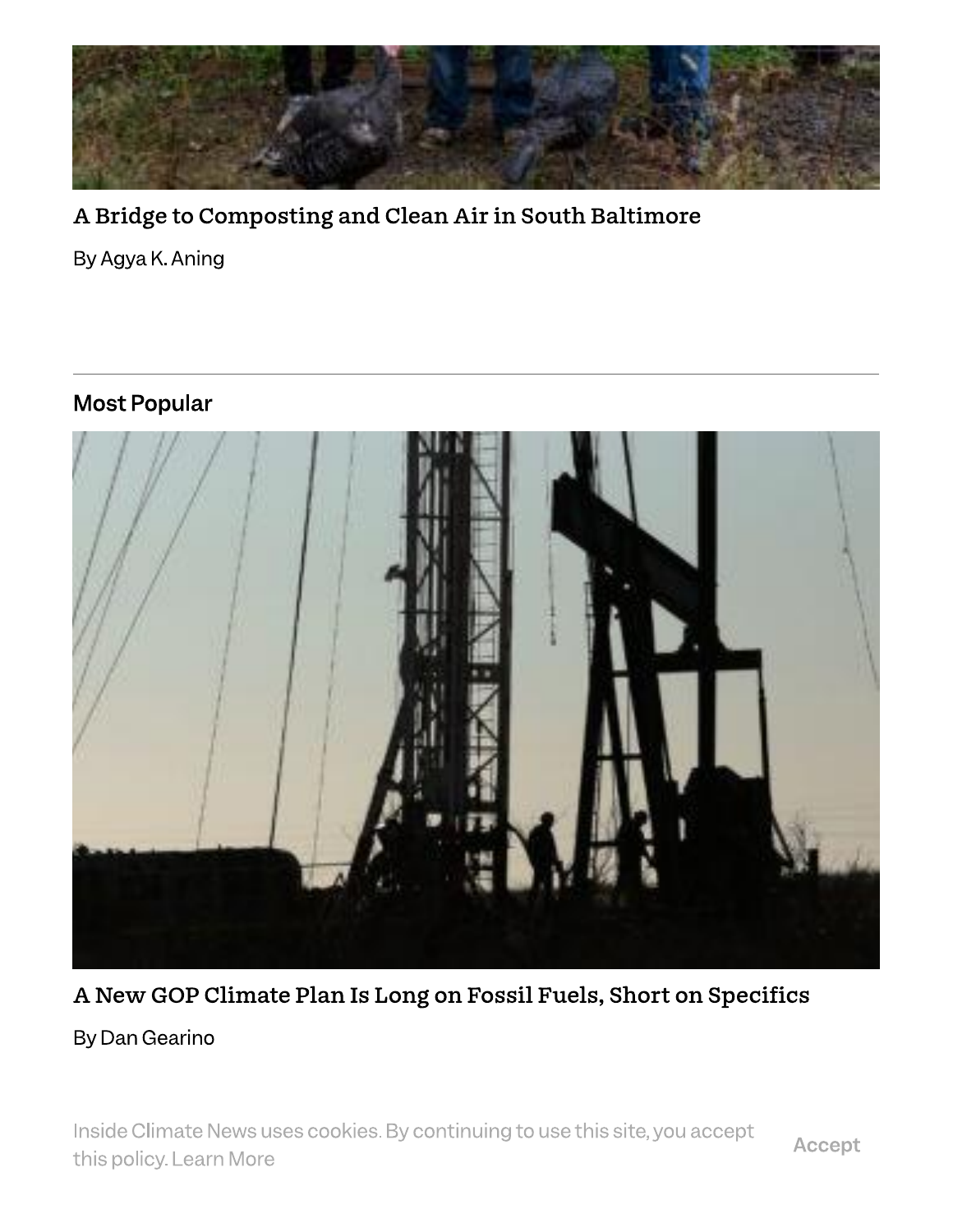

Inside Clean Energy: The US's New Record in Renewables, Explained in Three Charts

By Dan Gearino

**Politics & Policy**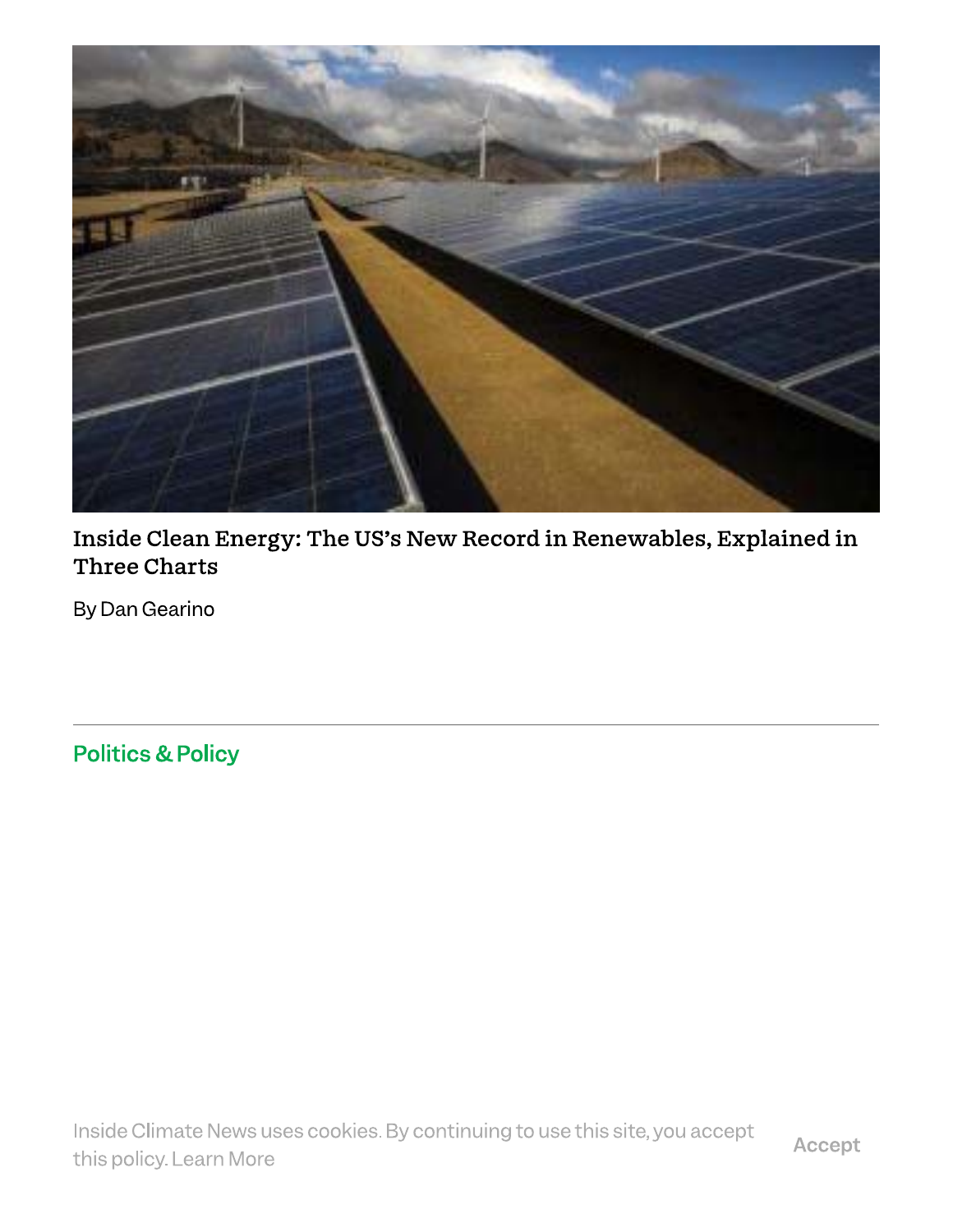

## US Firms Secure 19 Deals to Export Liquified Natural Gas, Driven in Part by the War in Ukraine

A new report details a flurry of business activity and the potential impact on the climate. President Biden supports increased LNG exports, eager to support European allies desperate to replace Russian gas.

By James Bruggers

Red States Still Pose a Major Threat to Biden's Justice 40 Initiative, Activists Warn

A New GOP Climate Plan Is Long on Fossil Fuels, Short on Specifics

## **Keep Environmental Journalism Alive**

ICN provides award-winning climate coverage free of charge and advertising. We rely on